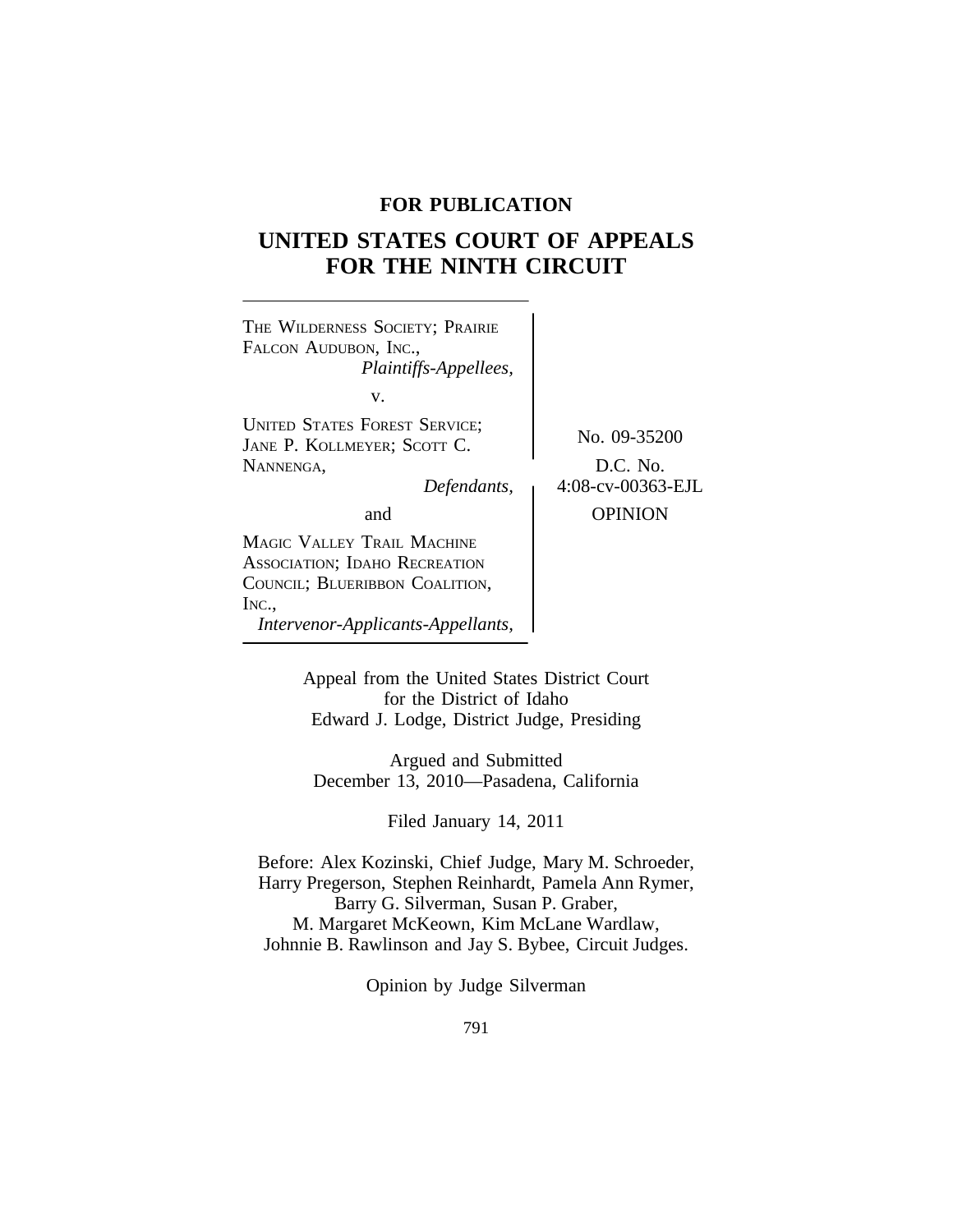## **COUNSEL**

Paul A. Turcke (argued) of Moore Smith Buxton & Turcke (Boise, Idaho), for the appellants.

David A. Bahr, Megan O'Reilly (argued), and Erik Schlenker-Goodrich of Western Environmental Law Center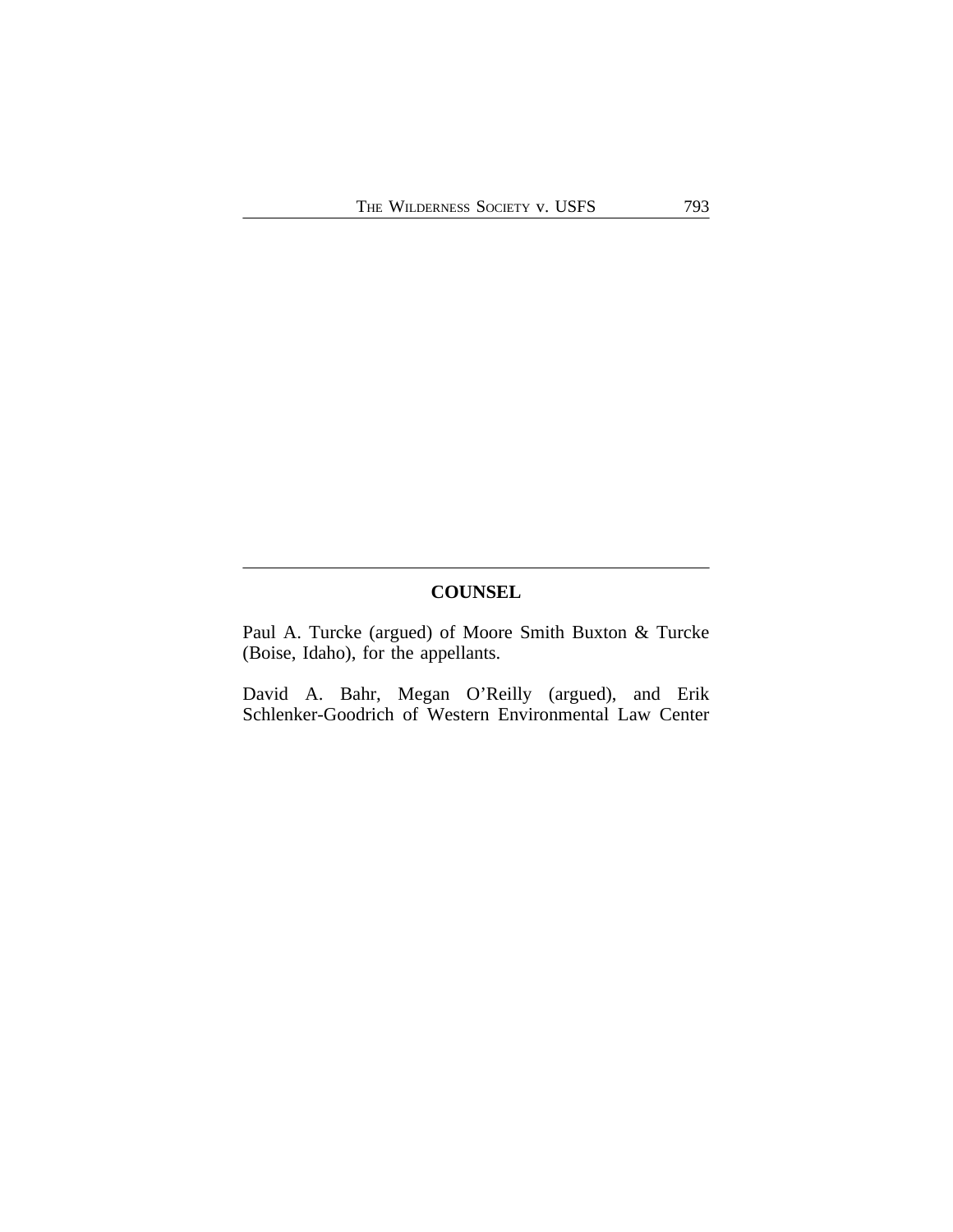(Taos, New Mexico and Eugene, Oregon), and Scott W. Reed (Coeur d'Alene, Idaho) for the appellees.

Ignacia S. Moreno, Assistant Attorney General, Aaron Avila, and Katherine W. Hazard of the U.S. Department of Justice (Washington, D.C.) for amicus United States.

Paul L. Gale (argued), Erik M. Pritchard, and Jacqueline S. Treu of Troutman Sanders LLP (Irvine, California) for amici Motorcycle Industry Council and Specialty Vehicle Institute of America.

Jeffrey W. Leppo and Jason T. Morgan of Stoel Rives LLP (Seattle, Washington) for amicus The Alaska Oil and Gas Association.

Ronald S. Yockim (Roseburg, Oregon) for amici Coos County, Grant County, Harney County, and Wallowa County.

Roger R. Martella, Jr., Peter R. Steeland, Jr., and Matthew D. Krueger of Sidley Austin LLP (Washington, D.C.), for amici American Petroleum Institute, Chamber of Commerce of the United States, Croplife America, National Association of Manufacturers, and National Petrochemical and Refiners Association.

Michael B. Wigmore and Sandra P. Franco of Bingham McCutchen LLP (Washington, D.C.), for amicus Western States Petroleum Association.

Elizabeth E. Howard and Dominic M. Carollo of Dunn Carney Allen Higgins & Tongue LLP (Portland, Oregon) for amici Steens Mountain Landowner Group, Oregon Cattlemen's Association, Oregon Cattlemen's Public Lands Committee, Oregon Farm Bureau Federation, Public Lands Council, and National Cattlemen's Beef Association.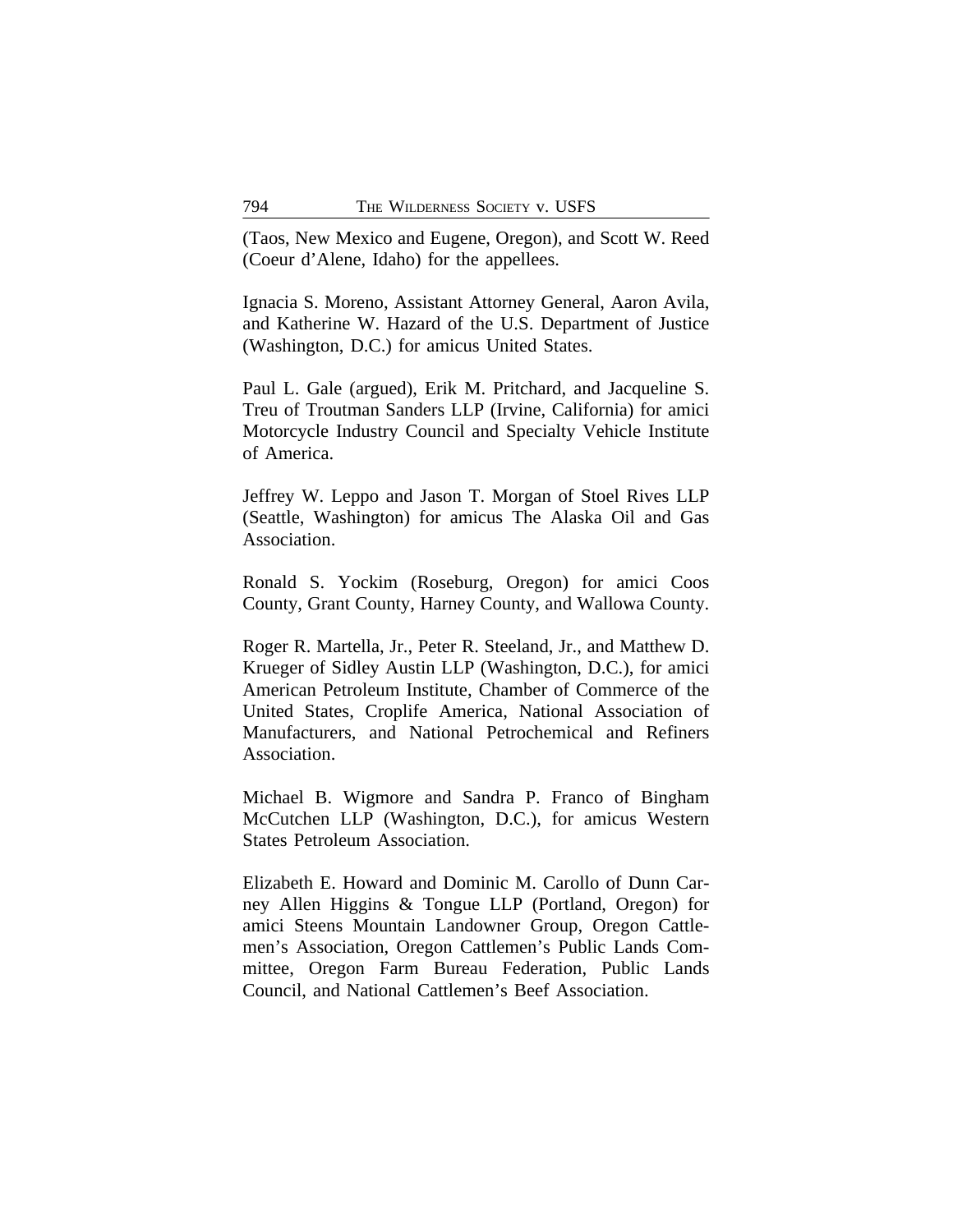Anna M. Seidman and Douglas S. Burdin of Safari Club International (Washington, D.C.), for amicus Safari Club International.

Murray D. Feldman and William G. Myers III of Holland & Hart LLP (Boise, Idaho) and Dana R. Walsh of Southern Nevada Water Authority (Las Vegas, Nevada), for amicus Southern Nevada Water Authority.

Albert M. Ferlo, Donald C. Baur, and Guy R. Martin of Perkins Coie LLP (Washington, D.C.), for amicus Western Urban Water Coalition.

Julie A. Weis and Christopher Lundberg of Haglund Kelly Horngren Jones & Wilder LLP (Portland, Oregon), William K. Barquin, Attorney General of Kootenai Tribe of Idaho (Bonners Ferry, Idaho), Stuart M. Levit and John Harrison of Confederated Salish and Kootenai Tribes (Pablo, Montana), Brett Kenney of Coquille Indian Tribe (North Bend, Oregon), David C. Bonga of Kalispel Tribe (Airway Heights, Washington), William Bacon of Shoshone-Bannock Tribes (Fort Hall, Idaho), and Catherine Tufts of Confederated Tribes of Siletz Indians (Siletz, Oregon), for amici Kootenai Tribe of Idaho, Confederated Salish and Kootenai Tribes, Coquille Indian Tribe, Kalispel Tribe, Shoshone-Bannock Tribes, Confederated Tribes of Siletz Indians, and Metlakatla Indian Community.

David F. Hensley, Counsel to the Governor (Boise, Idaho) and Thomas C. Perry of Idaho Governor's Office of Species Conservation (Boise, Idaho), and L. Michael Bogert and Amy B. Chasanov of Crowell & Moring LLP (Washington, D.C.), for amici C.L. "Butch" Otter, Governor of Idaho and Idaho Governor's Office of Species Conservation.

Daniel S. Sullivan, Attorney General of State of Alaska, and Lance B. Nelson of Office of the Alaska Attorney General (Anchorage, Alaska), for amicus State of Alaska.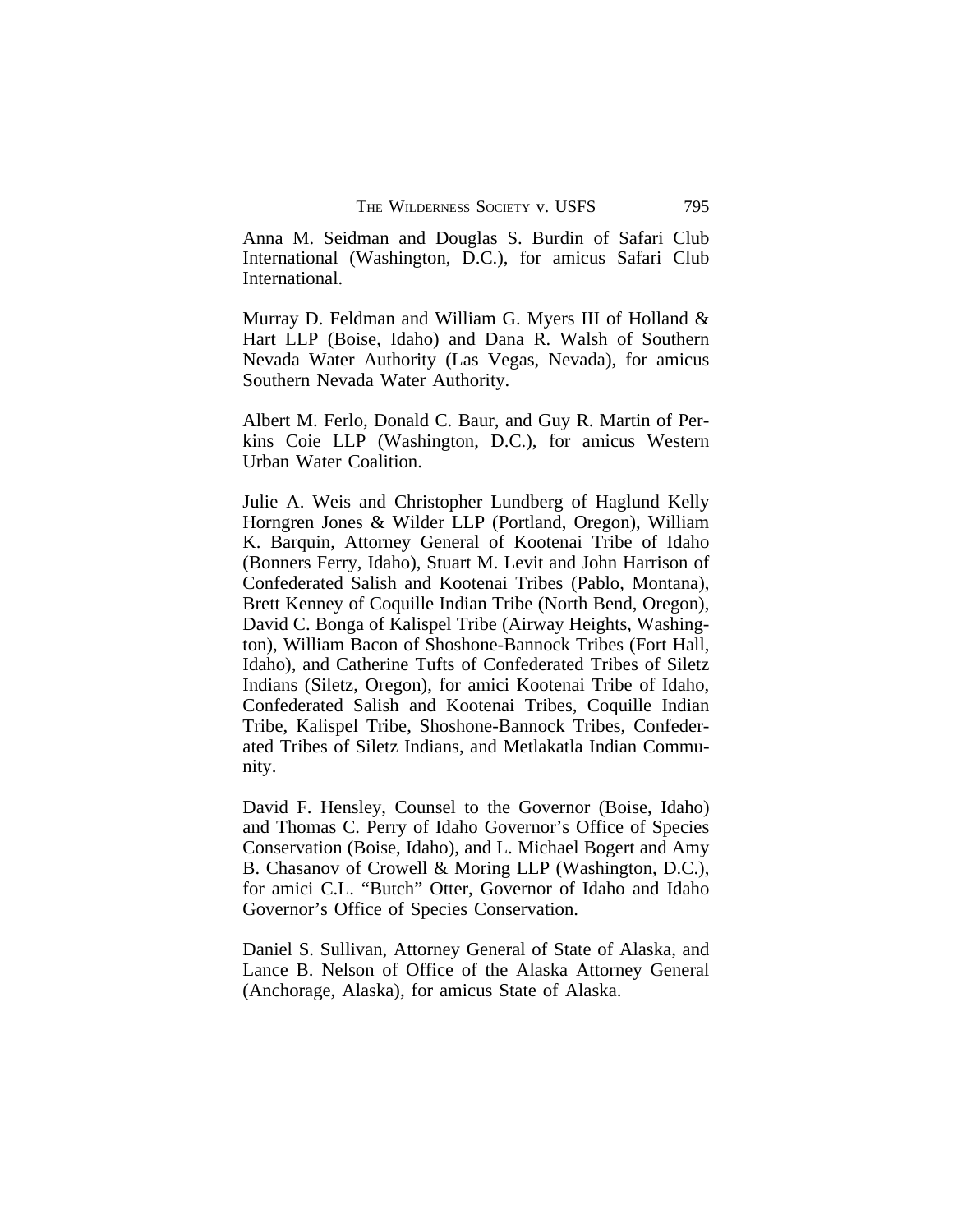Scott W. Horngren of American Forest Resource Council (Portland, Oregon), for amici Alaska Forest Association and Douglas Timber Operators.

Mark C. Rutzick of Mark C. Rutzick, Inc. (Oak Hill, Virginia), for amicus American Forest Resource Council.

#### **OPINION**

SILVERMAN, Circuit Judge:

Today we revisit our so-called "federal defendant" rule, which categorically prohibits private parties and state and local governments from intervening of right on the merits of claims brought under the National Environmental Policy Act of 1969 ("NEPA"), 42 U.S.C. §§ 4321 *et seq*. Because the rule is at odds with the text of Federal Rule of Civil Procedure  $24(a)(2)$  and the standards we apply in all other intervention of right cases, we abandon it here. When construing motions to intervene of right under Rule 24(a)(2), courts need no longer apply a categorical prohibition on intervention on the merits, or liability phase, of NEPA actions. To determine whether a putative intervenor demonstrates the "significantly protectable" interest necessary for intervention of right in a NEPA action, the operative inquiry should be, as in all cases, whether "the interest is protectable under some law," and whether "there is a relationship between the legally protected interest and the claims at issue." *Sierra Club v. EPA*, 995 F.2d 1478, 1484 (9th Cir. 1993). Since the district court applied the "federal defendant" rule to prohibit intervention of right on the merits in this NEPA case, we reverse and remand so that it may reconsider the putative intervenors' motion to intervene.

#### **I. BACKGROUND**

This action arises out of the Forest Service's adoption of a travel plan that designated 1,196 miles of roads and trails for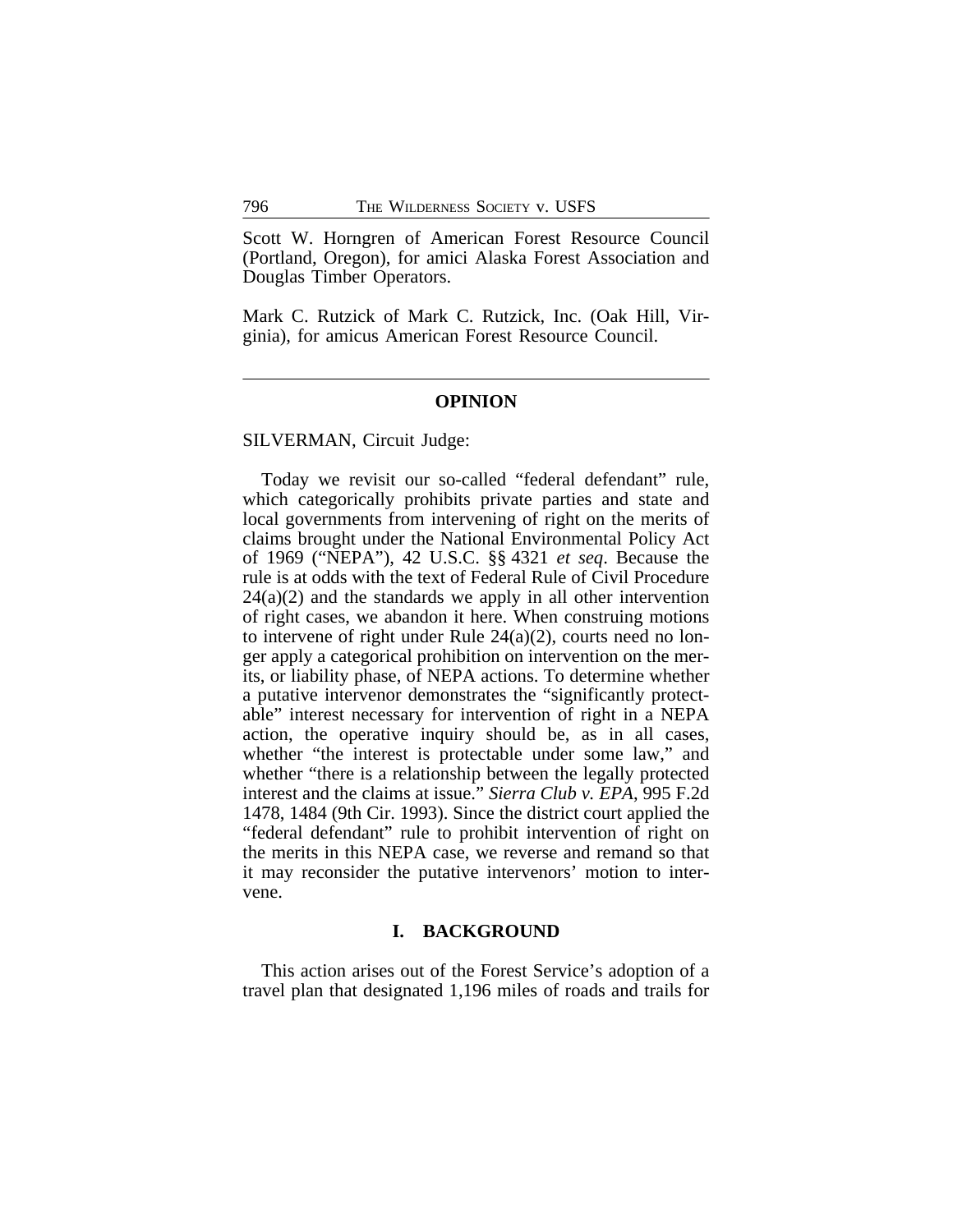use by motorized vehicles in the Minidoka Ranger District of Idaho's Sawtooth National Forest. Two conservation groups, the Wilderness Society and Prairie Falcon Audubon, Inc., claim that the Forest Service violated NEPA by, among other things, failing to prepare an Environmental Impact Statement and failing to consider reasonable alternatives to the travel plan that would protect certain ecologically sensitive watersheds and wildlife habitats within the District. Their complaint seeks declaratory and injunctive relief invalidating the travel plan, limiting motorized vehicles to previously authorized routes, and prohibiting off-road vehicles from traveling outside designated routes, pending compliance with NEPA and other environmental statutes.

The issue central to this appeal arose when three groups representing recreation interests, the Magic Valley Trail Machine Association, Idaho Recreation Council, and Blue Ribbon Coalition, Inc., moved to intervene to counter the conservation groups' contention that the Forest Service's plan was too accommodating to users of motorized vehicles. The conservation groups opposed intervention, and the Forest Service took no position on the issue. Applying our Circuit's "federal defendant" rule, the district court denied intervention of right. The district court also denied permissive intervention on the grounds that the recreation groups had not adequately participated in the administrative process and "would not add any further clarity or insight" to the litigation.

The recreation groups appealed, arguing that the district court erred in failing to consider limited intervention and abused its discretion in denying permissive intervention. They also urged us to consider modifying or eliminating the "federal defendant" rule. A three-judge panel of our court ordered the parties to brief whether the court should review the case en banc to consider abandoning the rule. The recreation groups again urged the court to do so. The conservation groups took no position on the propriety of the rule. We granted en banc review. We have jurisdiction pursuant to 28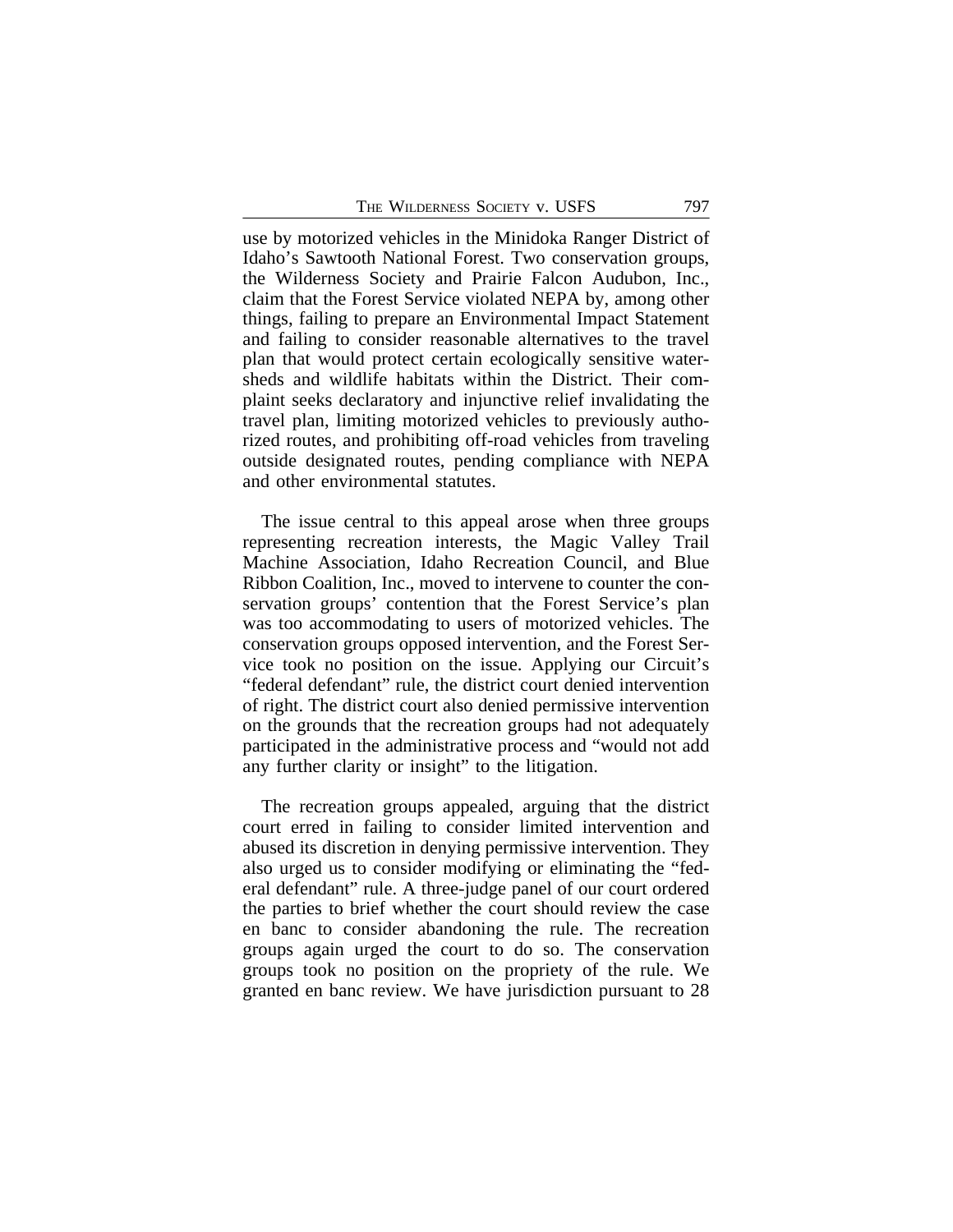U.S.C. § 1291. *See Forest Conservation Council v. U.S. Forest Serv.*, 66 F.3d 1489, 1491 n.2 (9th Cir. 1995) (citing *Sagebrush Rebellion, Inc. v. Watt*, 713 F.2d 525, 527 (9th Cir. 1983)).

#### **II. INTERVENTION OF RIGHT IN NEPA CASES**

**[1]** Federal Rule of Civil Procedure 24(a)(2) requires a court, upon timely motion, to permit intervention of right by anyone who "claims an interest relating to the property or transaction that is the subject of the action, and is so situated that disposing of the action may as a practical matter impair or impede the movant's ability to protect its interest, unless existing parties adequately represent that interest." When analyzing a motion to intervene of right under Rule 24(a)(2), we apply a four-part test:

(1) the motion must be timely; (2) the applicant must claim a "significantly protectable" interest relating to the property or transaction which is the subject of the action; (3) the applicant must be so situated that the disposition of the action may as a practical matter impair or impede its ability to protect that interest; and (4) the applicant's interest must be inadequately represented by the parties to the action.

*Sierra Club*, 995 F.2d at 1481 (citing *Scotts Valley Band of Pomo Indians v. United States*, 921 F.2d 924, 926 (9th Cir. 1990)).

**[2]** Our "federal defendant" rule categorically precludes private parties and state and local governments from intervening of right as defendants on the merits of NEPA actions. *See Churchill County v. Babbitt*, 150 F.3d 1072, 1082, *as amended by* 158 F.3d 491 (9th Cir. 1998); *Forest Conservation Council*, 66 F.3d at 1499 n.11. The rationale for this rule is that such parties lack a "significantly protectable" interest warranting intervention of right under Rule 24(a)(2) because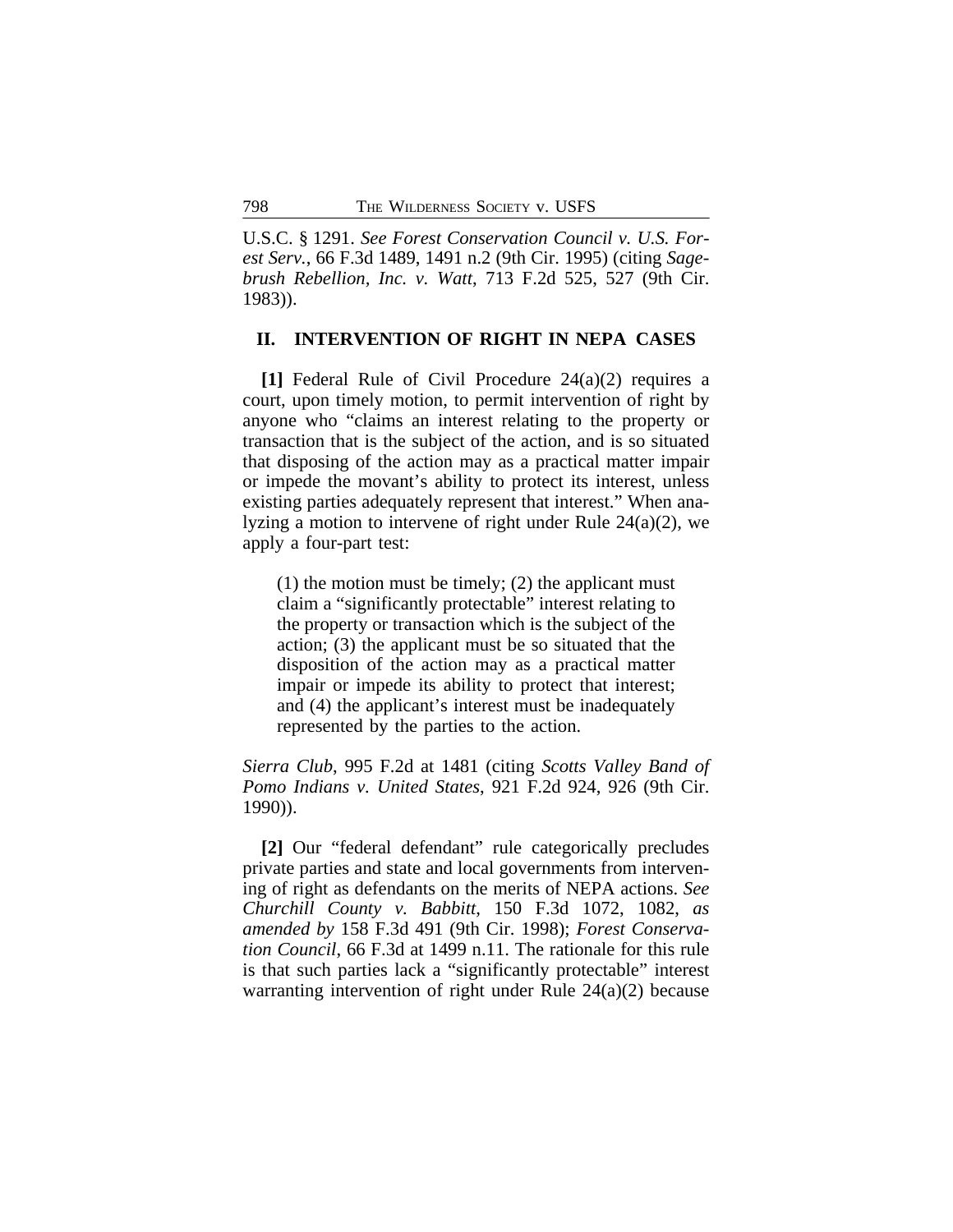NEPA is a procedural statute that binds only the federal government. *See Churchill County*, 150 F.3d at 1082 (citing *Sierra Club*, 995 F.2d at 1485). Our unique interpretation of intervention of right in NEPA cases may be traced to *Portland Audubon Society v. Hodel*, 866 F.2d 302 (9th Cir. 1989). There, a logging group and several Oregon localities and contractors sought to intervene of right in a NEPA action brought by conservation groups challenging the Bureau of Land Management's approval of logging old-growth timber in Oregon forests. *Id.* at 303-04. We held that the proposed intervenors' "significant economic stake" in the outcome of the case was not a " 'protectable' interest justifying intervention as of right" partly because "NEPA provides no protection for . . . purely economic interests." *Id*. at 309 (citing *Donaldson v. United States*, 400 U.S. 517, 531 (1971)). In doing so, we approved the district court's reliance on *Wade v. Goldschmidt*, 673 F.2d 182 (7th Cir. 1982) (per curiam), a Seventh Circuit case rejecting the attempt of a construction group and several families and localities to intervene of right in an action charging that a proposed bridge and expressway project violated NEPA and other federal statutes. *Portland Audubon Soc'y*, 866 F.2d at 308-09. *Wade* reasoned that the proposed intervenors lacked the "direct, significant legally protectable interest" required for intervention of right under Rule 24(a)(2) because in cases "brought to require compliance with federal statutes regulating governmental projects, the governmental bodies charged with compliance can be the only defendants." 673 F.2d at 185.

**[3]** In subsequent cases, we interpreted *Portland Audubon* to hold that the federal government is the *only* proper defendant in a NEPA compliance action. *See, e.g., Churchill County*, 150 F.3d at 1082; *Sierra Club*, 995 F.2d at 1485. While we have clarified that the "federal defendant" rule does not prohibit limited intervention of right in the remedial phase of NEPA litigation, *see Forest Conservation Council*, 66 F.3d at 1493-99, we have consistently applied the rule to bar private parties from intervening of right in the portion of NEPA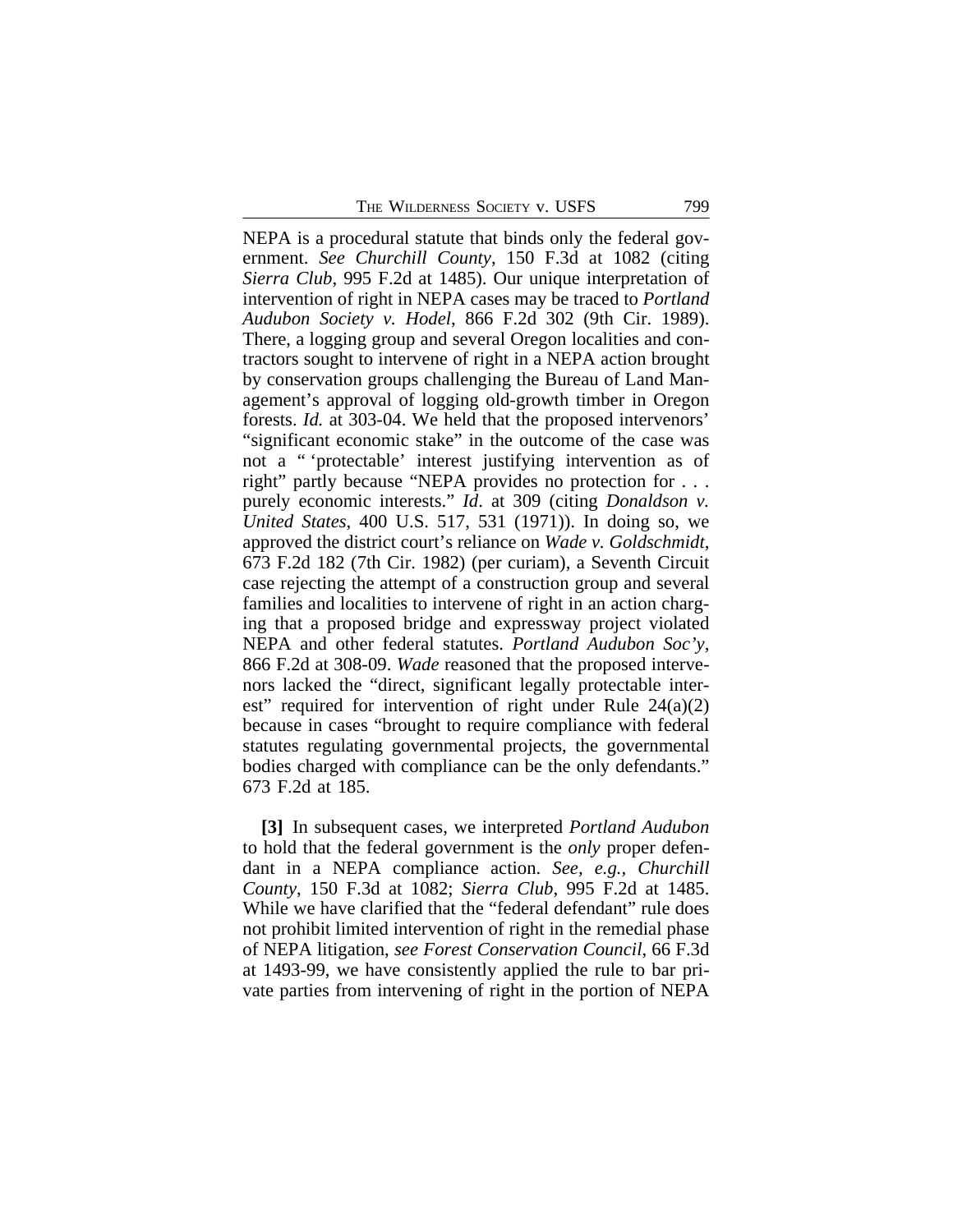litigation addressing the government's compliance with the statute, *see Kootenai Tribe of Idaho v. Veneman*, 313 F.3d 1094, 1108 (9th Cir. 2002); *Wetlands Action Network v. U.S. Army Corps of Eng'rs*, 222 F.3d 1105, 1114 (9th Cir. 2000).

#### **III. DISCUSSION**

**[4]** In addition to the recreation groups, no fewer than thirty-seven amici—including conservation, recreation and commercial groups, state and local governments, Indian tribes, regional water authorities, and the federal government,**<sup>1</sup>** among others—argue that we should abandon our categorical prohibition on the ability of private parties and state and local governments to intervene of right as defendants on the merits of NEPA cases. We agree. Such a bright-line rule is inconsistent with the text of Rule  $24(a)(2)$ , which requires only "an interest relating to the property or transaction that is the subject of the action." Fed. R. Civ. P. 24(a)(2). In stating that "private parties do not have a 'significant protectable interest' in NEPA compliance actions," *Kootenai Tribe*, 313 F.3d at 1108, the "federal defendant" rule mistakenly focuses on the underlying legal claim instead of the property or transaction

**<sup>1</sup>**Although it does not support the rule, the federal government argues that this case does not properly present the question of whether private parties may intervene on the merits of NEPA claims because the recreation groups seek only to intervene in the remedial phase of the conservation groups' suit against the Forest Service. We disagree. In their motion to intervene, the recreation groups requested intervention "with full rights as a party." And in their proposed answer, the recreation groups denied the conservation groups' contentions that the Forest Service violated NEPA by failing to, among other things, prepare an Environmental Impact Statement, consider reasonable alternatives to the travel plan, and take a "hard look" at the impacts caused by motorized vehicle use in the Minidoka District. The fact that the recreation groups also filed a proposed cross-claim alleging that the Forest Service violated NEPA in different respects does not erase the fact that they sought to intervene as defendants to counter the conservation groups' contentions on the merits. Because the district court applied the "federal defendant" rule in holding that they could not do so, the propriety of the rule is properly before us.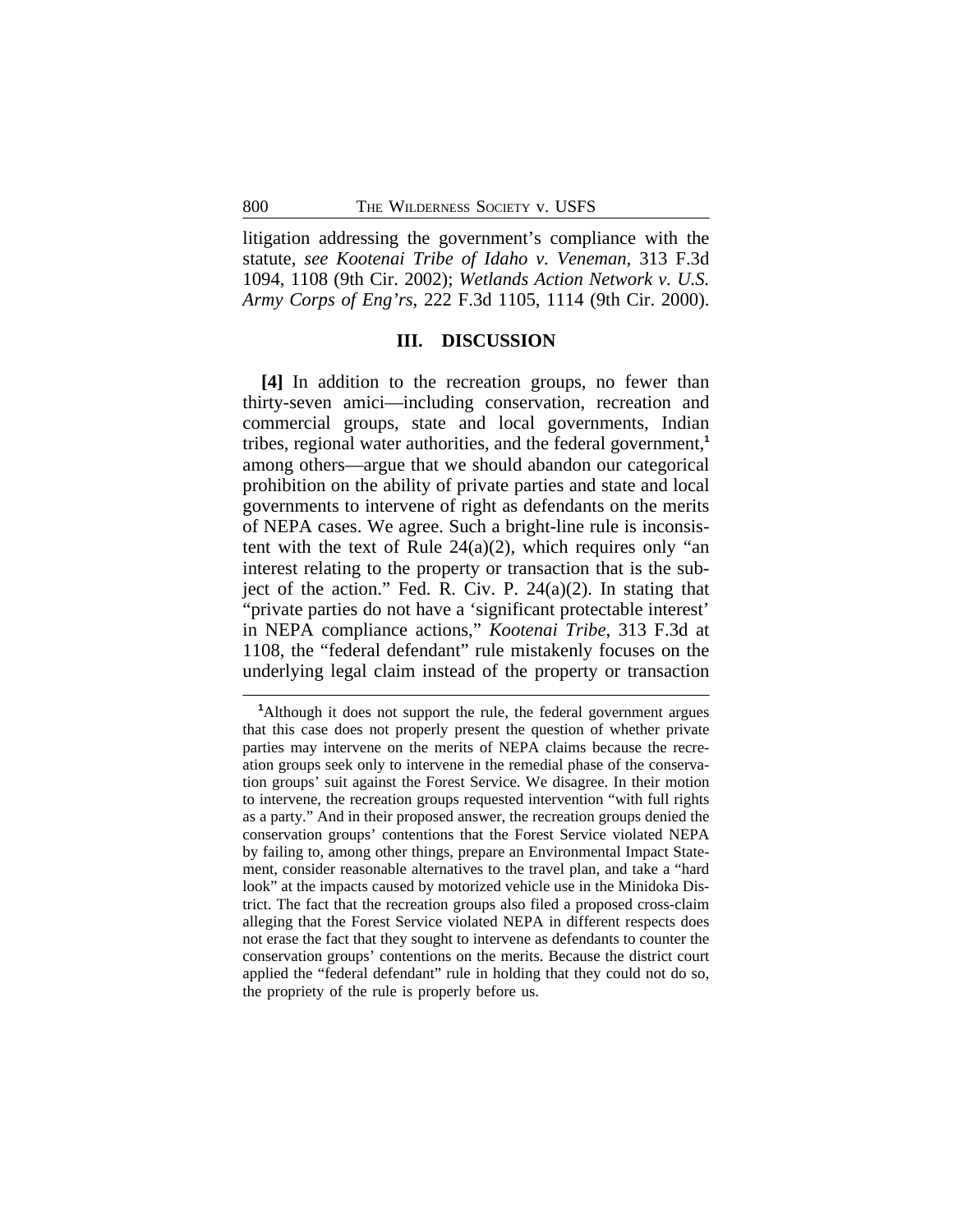that is the subject of the lawsuit. No part of Rule  $24(a)(2)$ 's prescription engrafts a limitation on intervention of right to parties liable to the plaintiffs on the same grounds as the defendants.

The "federal defendant" rule's limitation on intervention of right in NEPA actions also runs counter to the standards we apply in all other intervention of right cases. In evaluating whether Rule  $24(a)(2)$ 's requirements are met, we normally follow "practical and equitable considerations" and construe the Rule "broadly in favor of proposed intervenors." *United States v. City of Los Angeles*, 288 F.3d 391, 397 (9th Cir. 2002) (internal quotation marks omitted); *see also Sw. Ctr. for Biological Diversity v. Berg*, 268 F.3d 810, 818 (9th Cir. 2001). We do so because "[a] liberal policy in favor of intervention serves both efficient resolution of issues and broadened access to the courts." *City of Los Angeles*, 288 F.3d at 397-98 (internal quotation marks omitted). In keeping with that policy, we have held that Rule  $24(a)(2)$  does not require a specific legal or equitable interest, *County of Fresno v. Andrus*, 622 F.2d 436, 438 (9th Cir. 1980), and noted that " 'the "interest" test is primarily a practical guide to disposing of lawsuits by involving as many apparently concerned persons as is compatible with efficiency and due process,' " *id.* (quoting *Nuesse v. Camp*, 385 F.2d 694, 700 (D.C. Cir. 1967)). We have also clarified that a prospective intervenor's asserted interest need not be protected by the statute under which the litigation is brought to qualify as "significantly protectable" under Rule 24(a)(2). *Sierra Club*, 995 F.2d at 1481, 1484. Rather, "[i]t is generally enough that the interest is protectable under some law, and that there is a relationship between the legally protected interest and the claims at issue." *Id.* at 1484. Furthermore, a prospective intervenor "has a sufficient interest for intervention purposes if it will suffer a practical impairment of its interests as a result of the pending litigation." *California ex rel. Lockyer v. United States*, 450 F.3d 436, 441 (9th Cir. 2006).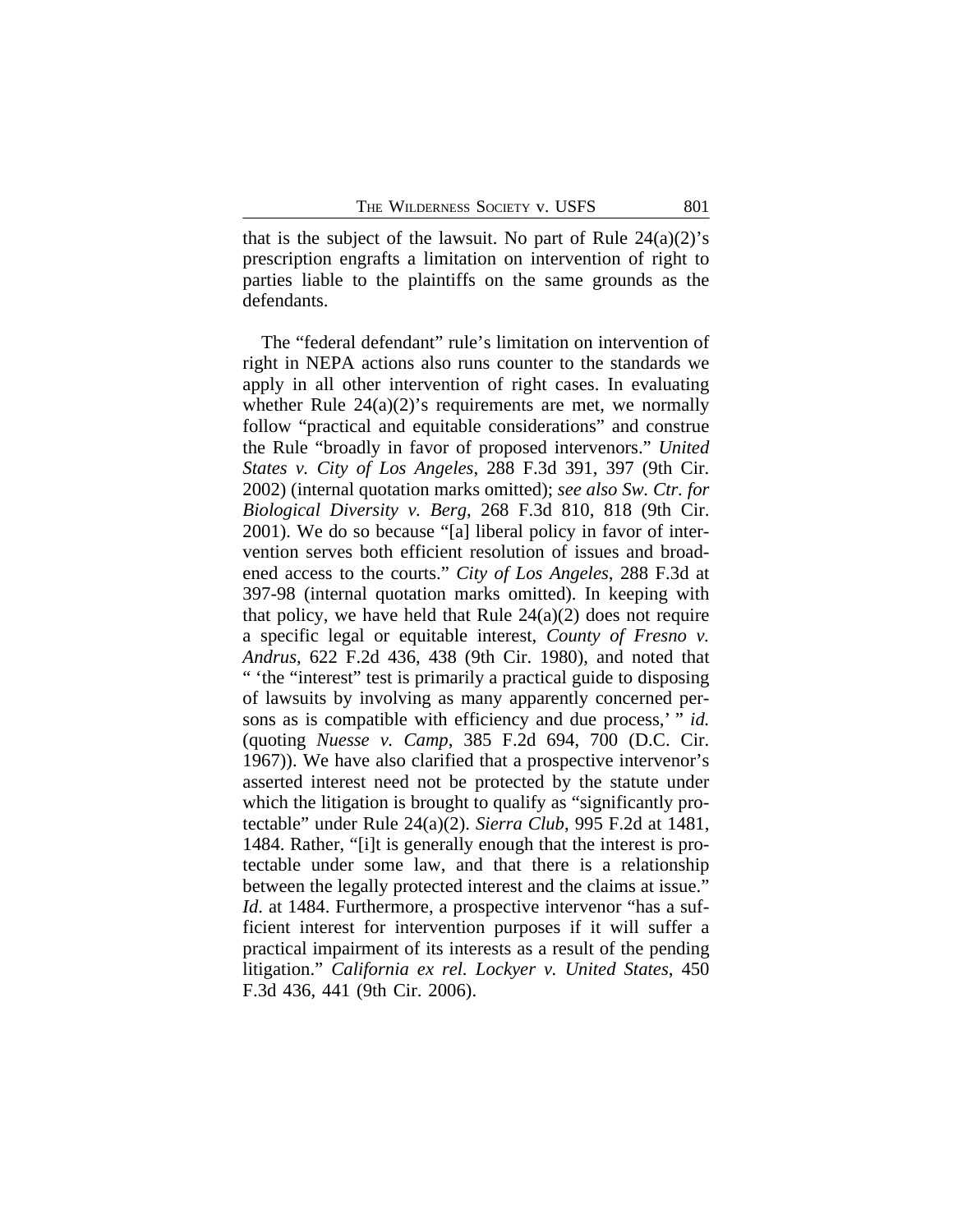The "federal defendant" rule runs counter to all of the above standards. In applying a technical prohibition on intervention of right on the merits of all NEPA cases, it eschews practical and equitable considerations and ignores our traditionally liberal policy in favor of intervention. It also fails to recognize the very real possibility that private parties seeking to intervene in NEPA cases may, in certain circumstances, demonstrate an interest "protectable under some law," and a relationship between that interest and the claims at issue. Courts should be permitted to conduct this inquiry on a caseby-case basis, rather than automatically prohibiting intervention of right on the merits in all NEPA cases.

That the "federal defendant" rule is at odds with the normal standards we apply in all other intervention of right cases is further demonstrated by our consistent approval of intervention of right on the side of the federal defendant in cases asserting violations of environmental statutes other than NEPA. *See, e.g., Sierra Club*, 995 F.2d at 1486; *Idaho Farm Bureau Fed'n v. Babbitt*, 58 F.3d 1392, 1397-98 (9th Cir. 1995). In *Sagebrush Rebellion, Inc. v. Watt*, for example, we held that several conservation groups could intervene of right to defend the federal government's compliance with the Federal Land Policy and Management Act of 1976**<sup>2</sup>** in designating a conservation area for birds of prey. 713 F.2d at 526-28. In doing so, we noted that there could "be no serious dispute" concerning the existence of a protectable interest supporting the conservation groups' right to intervene. *Id*. at 528. Similarly, in *Idaho Farm Bureau*—decided well after *Portland Audubon*—we approved intervention of right by environmental groups as defendants in an action challenging the Fish and Wildlife Service's compliance with the Endangered Species

**<sup>2</sup>**This case also appears to have included NEPA claims, but the panel decision does not explicitly address intervention as to those claims. *See Sagebrush Rebellion, Inc. v. Hodel*, 790 F.2d 760, 763 (9th Cir. 1986) (indicating that NEPA claims were also at issue). *Sagebrush Rebellion* was decided before *Portland Audubon*.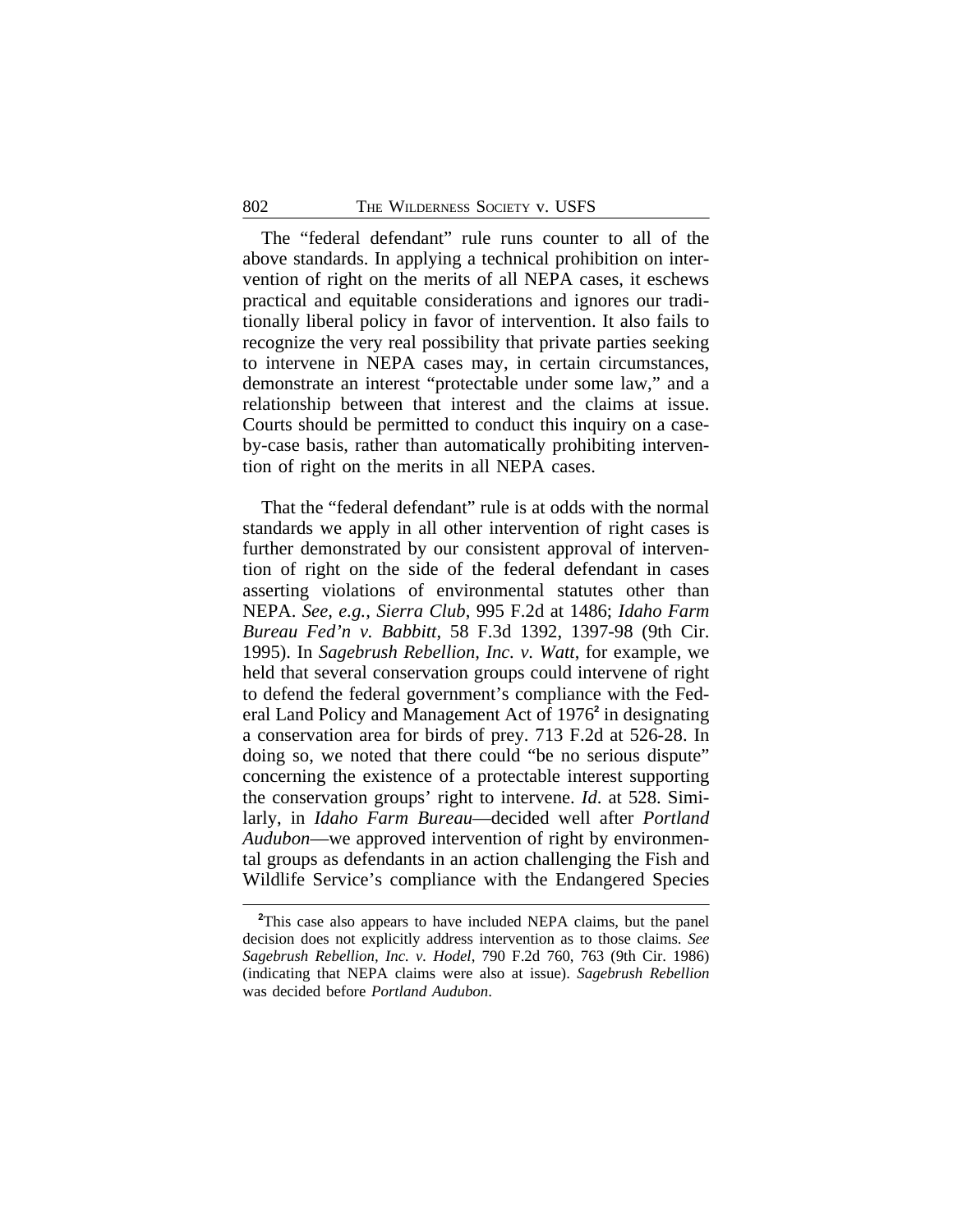Act of 1973 ("ESA") and the Administrative Procedure Act. 58 F.3d at 1397-98. Citing *Sagebrush Rebellion*, we held that the environmental groups demonstrated an adequate interest because they had been active in the administrative process the Service initiated under the ESA. *Id*. Although we have distinguished some of these cases from NEPA cases in the past, *see, e.g., Sierra Club*, 995 F.2d at 1483-85, we no longer see any principled reason to categorically prohibit intervention of right on the merits of NEPA actions while approving of it in cases challenging the federal government's compliance with other environmental and administrative statutes. Given the many different scenarios in which NEPA claims arise, courts should be permitted to engage in the contextual, fact-specific inquiry as to whether private parties meet the requirements for intervention of right on the merits, just as they do in all other cases.

Finally, our application of the "federal defendant" rule is out of step with all but one of our sister circuits that have addressed whether private parties may intervene of right on the merits of NEPA claims. *See, e.g., WildEarth Guardians v. U.S. Forest Serv.*, 573 F.3d 992 (10th Cir. 2009); *Kleissler v. U.S. Forest Serv.*, 157 F.3d 964 (3d Cir. 1998); *Sierra Club v. Espy*, 18 F.3d 1202 (5th Cir. 1994); *Wilderness Soc'y v. Morton*, 463 F.2d 1261 (D.C. Cir. 1972) (per curiam).**<sup>3</sup>** And the Seventh Circuit's rule prohibiting intervention of right extends beyond NEPA cases; in actions "brought to require compliance with federal statutes regulating governmental projects, the governmental bodies charged with compliance can be the only defendants." *Wade*, 673 F.2d at 185; *see, e.g., Keith v. Daley*, 764 F.2d 1265, 1269 (7th Cir. 1985); *United States v. 36.96 Acres of Land*, 754 F.2d 855, 859 (7th Cir.

<sup>&</sup>lt;sup>3</sup>The Second and Sixth Circuits have declined to expressly address whether private parties may intervene of right on the merits of NEPA cases. *See Friends of Tims Ford v. Tenn. Valley Auth.*, 585 F.3d 955, 963 n.1 (6th Cir. 2009); *Pogliani v. U.S. Army Corps of Eng'rs*, 146 Fed. App'x 528, 529-30 (2d Cir. 2005) (unpublished).